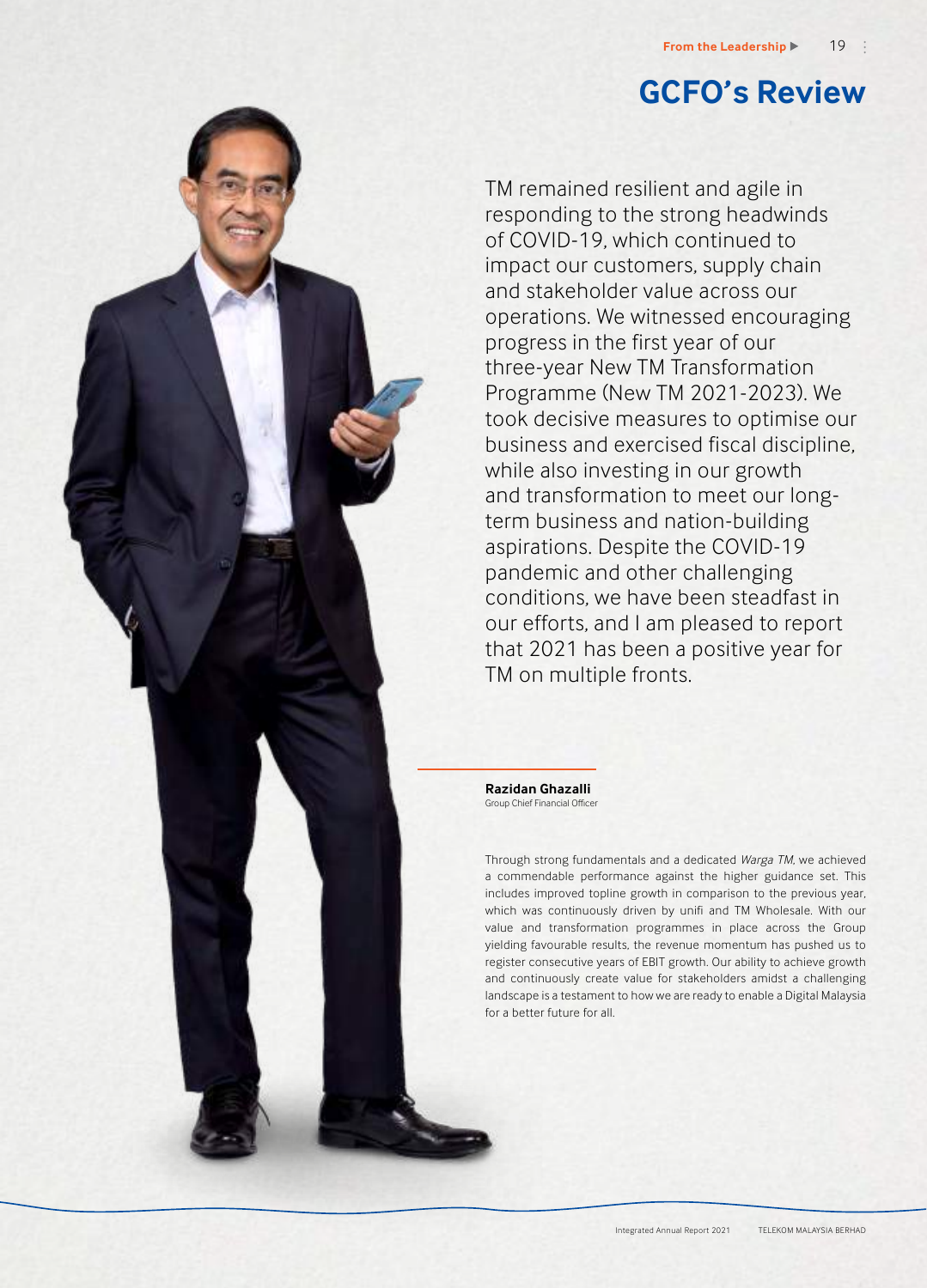#### **FINANCIAL PERFORMANCE**

The Group's operating revenue increased 6.4% to RM11.5 billion from RM10.8 billion recorded during the financial year of 2020, with revenue increase from all lines of products apart from non-telecommunication services. The topline growth has raised our business profitability levels from the previous year. Our reported Earnings Before Interest, Taxes, Depreciation and Amortisation (EBITDA) improved by 11.7%, from RM3.9 billion in 2020 to RM4.3 billion in 2021, and our reported EBIT successfully met our guidance at RM1.7 billion, a 6.6% increase from the RM1.6 billion recorded last year.





 $\triangle$  15.4% Depreciation and Amortisation RM2.6 billion RM2.3 billion **2021 2020**

| <b>RM</b> million        | <b>FY2020</b> | <b>FY2021</b> | YTD.     |
|--------------------------|---------------|---------------|----------|
| EBIT                     | 1.604.7       | 1.710.1       | 6.6%     |
| Net Finance Cost         | 344.6         | 459.6         | 33.4%    |
| <b>Profit Before Tax</b> | 1.278.5       | 1.246.8       | $-2.5%$  |
| PATAMI                   | 1.016.0       | 895.2         | $-11.9%$ |

However, higher net finance cost and tax charges resulted in an 11.9% decrease in PATAMI at RM895.2 million for 2021 compared to RM1.0 billion in the previous year. Nevertheless, the Group's operational efficiency improved YoY as the increase in operating costs was lower than the increase in revenue, notwithstanding the recognition of impairment loss and accelerated depreciation on our mobile assets.

**unifi** recorded a strong 10.3% increase in revenue from RM4.6 billion in 2020 to RM5.1 billion in the current reporting year. This increase is mainly attributed to the rise in the internet, mobile, voice and sales of devices, with an exceptional 19.1% increase in fixed broadband subscribers in 2021. Continuing cost optimisation initiatives and cautious monitoring of expenditures allowed unifi to sustain its increase in profits, recording a 64.7% increase in EBIT for 2021, at RM1.0 billion compared to RM613.0 million in the previous year.

**TM Wholesale** registered a revenue of RM2.5 billion in 2021, a 14.7% growth from RM2.2 billion in total revenue reported for 2020. This growth is due to higher revenue from both international and domestic market segments. Operating costs increased by 5.4% to RM1.5 billion, from RM1.4 billion in 2020, which is mainly attributed to higher direct costs. Correspondingly, this led to TM Wholesale's EBIT increase of RM80.5 million (22.6%) from RM356.4 million to RM436.9 million, representing a profit margin of 16.6% compared to the 15.4% recorded last year.

**TM One's** performance, however, faced challenges from the impact of the MCO. The LOB recorded a 4.1% decrease in revenue from RM3.7 billion to RM3.5 billion, mainly due to a decline in voice and internet services following termination, lower usage and bandwidth downgrade, coupled with the delays in Customer Projects due to the pandemic. This affected TM One's EBIT performance, which decreased by 10% to RM903.9 million from RM1.0 billion in the last financial year.

## **OUR FINANCIAL PRIORITIES**

We began 2021 with a fresh financial guidance based on our current performance, which took into account the challenges in our operating landscape. For our topline, we projected a flat to low-single-digit revenue growth, anchored by improvements we saw on the retail front as well as our other LOBs. This, together with the success of the transformation value programmes and cost optimisation initiatives underway, provided the confidence to strive for an EBIT of more than RM1.7 billion by the end of 2021.

Our capital expenditure (CAPEX) spend, at RM1.7 billion or 14.7% over total operating revenue, was well within our market guidance. Out of the amount spent, 50.4% was for Access, 24.7% was made for Core Network, and the remaining 24.9% was for Support Systems. The spending is part of our commitment to investing in future growth by modernising our network and technology platforms to deliver the best experience for our current and prospective customers. Disciplined CAPEX prioritisation and procurement supported by network modernisation and new approaches to network roll-out enabled optimal CAPEX spending in 2021. This contributed to the improvement in the Group's Return on Invested Capital (ROIC) which grew to 9% from 8.4% in 2020.

Similar to our previous efforts in converting our copper-related assets to fibre cables, we are taking a proactive and prudent position to reflect the value of our mobile assets to better focus on future growth, as we prepare and position ourselves for 5G deployment.

Our robust working capital management continued to yield improvements in cost efficiencies for the major operational overheads. The focus was also on manpower optimisation and productivity improvements across the whole organisation which will result in future savings in manpower costs.

Our Free Cash Flow increased to RM2.2 billion due to higher EBITDA, contributing to the increase of receipts from customers during the year. Group ratios have also improved from the previous year, indicating enhanced returns and healthy financial standing for further growth.